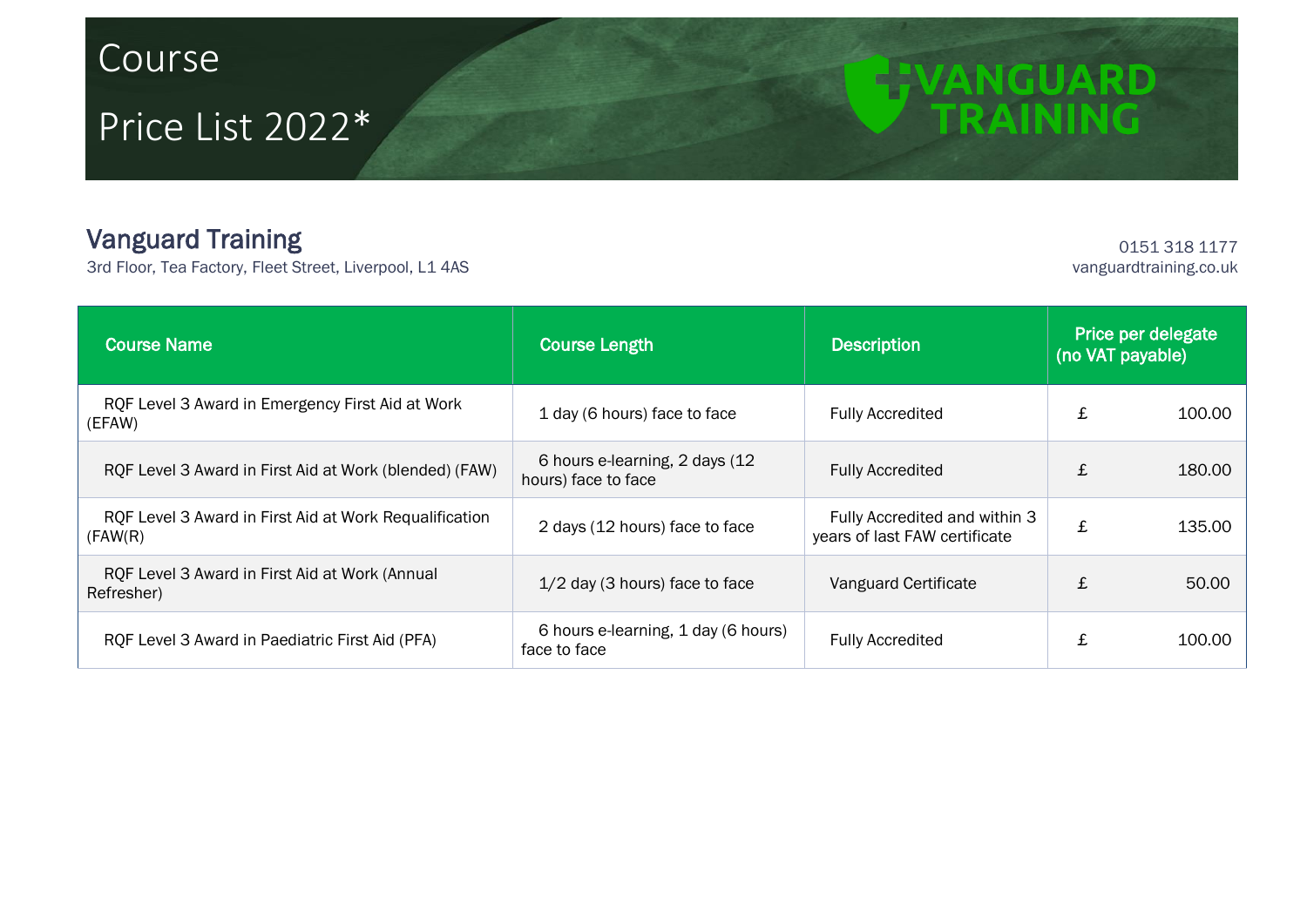| Basic Life Support and Safe use of a Defibrillator (AED)<br>(BLS) | $1/2$ day (3 hours) face to face                      | Vanguard Certificate    | £ | 50.00  |
|-------------------------------------------------------------------|-------------------------------------------------------|-------------------------|---|--------|
| RQF Level 1 Award in Fire Safety Awareness (FSA)                  | 1/2 day (3 hours) face to face                        | <b>Fully Accredited</b> | £ | 50.00  |
| RQF Level 1 Award in Fire Safety (Fire Marshal)                   | 6 hours e-learning OR 1 day (6<br>hours) face to face | <b>Fully Accredited</b> | £ | 100.00 |
| RQF Level 2 Award in Safe Manual Handling (no<br>practical)       | $1/2$ day (3 hours) face to face                      | <b>Fully Accredited</b> | £ | 50.00  |
| RQF Level 2 Award in Safe Manual Handling (with<br>practical)     | 1 day (6 hours) face to face                          | <b>Fully Accredited</b> | £ | 100.00 |
| RQF Level 3 Award in Mental Health First Aid at Work              | 2 days (12 hours) face to face                        | <b>Fully Accredited</b> | £ | 220.00 |
| RQF Level 2 Award in Understanding Mental Health at<br>Work       | 1 day (6 hours) face to face                          | <b>Fully Accredited</b> | £ | 150.00 |
| Level 1 Health and Safety at Work                                 | 1/2 day (3 hours) face to face                        | Vanguard Certificate    | £ | 50.00  |
| Level 2 Health and Safety at Work                                 | 1 day (6 hours) face to face                          | Vanguard Certificate    | £ | 100.00 |
| Level 2 Principles of Risk Assessment                             | $1/2$ day (3 hours) face to face                      | Vanguard Certificate    | £ | 50.00  |
| Level 2 Working at Height (WAH)                                   | 1/2 day (3 hours) face to face                        | Vanguard Certificate    | £ | 50.00  |
| Level 2 Asbestos Awareness                                        | $1/2$ day (3 hours) face to face                      | Vanguard Certificate    | £ | 50.00  |